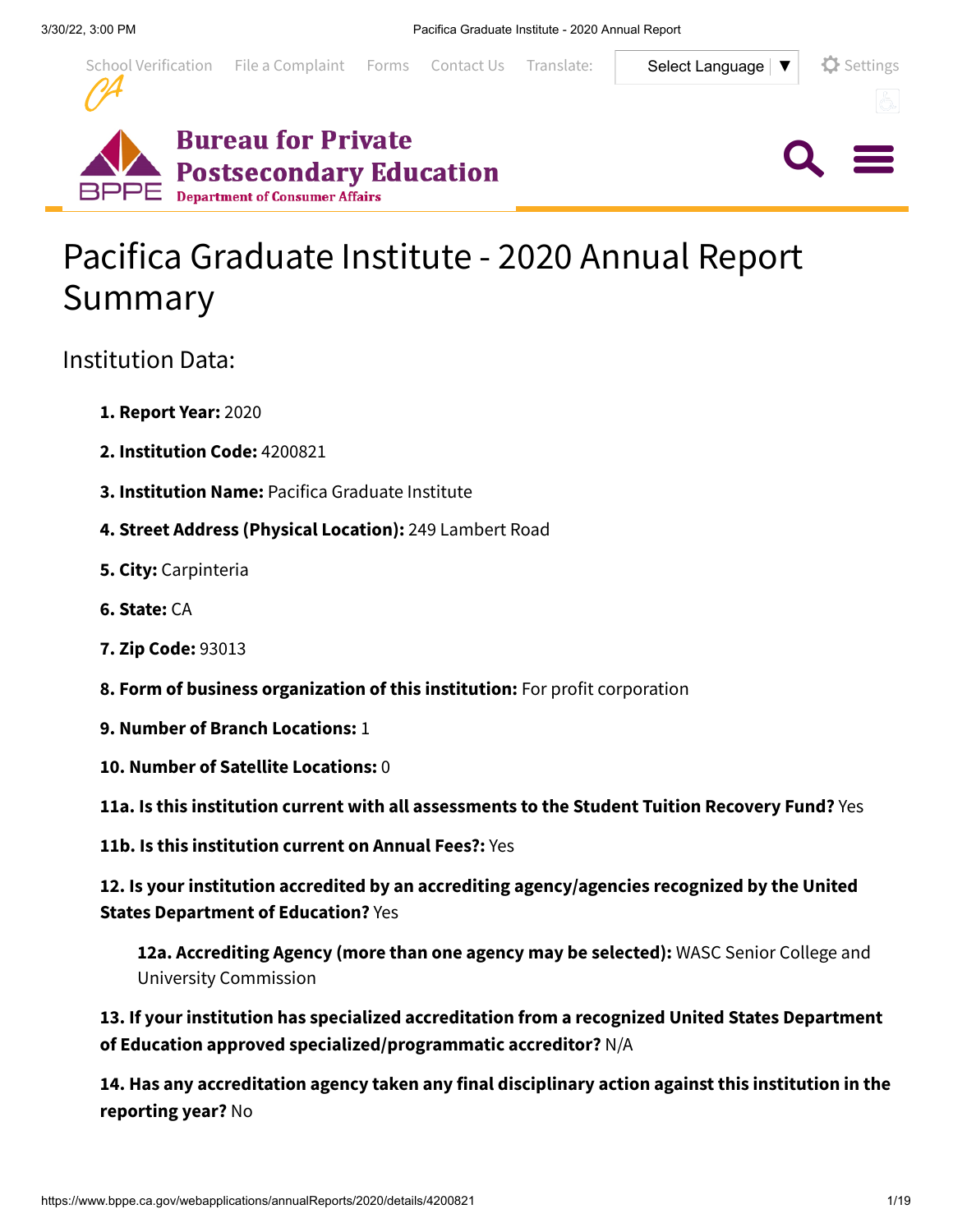**15. Does your institution participate in federal financial aid programs under Title IV of the Federal Higher Education Act? (This includes federal loans and grants)** Yes

**15a. What is the total amount of Title IV funds received by your institution in this Reporting Year?** \$11,435,166.00

**16. Does your institution participate in veterans' financial aid education programs?** Yes

**16a. What is the total amount of veterans' financial aid funds received by your institution in this Reporting Year?** \$183,227.00

**17. Does your institution participate in the Cal Grant program?** No

**18. Is your institution on California`s Eligible Training Provider List (ETPL)?** No

**19. Is your institution receiving funds from the Work Innovation and Opportunity Act (WIOA) Program?** No

**20. Does your Institution participate in, or offer, any other state or federal government financial aid programs? (i.e., vocational rehab…)** Yes

**20a. You indicated "Yes" for #20, please provide the name of the financial aid program below:** Vocational Rehab, AmeriCorps, Native American Tribes

**21. Provide the percentage of institutional income during this Reporting Year that was derived from public funding:** 64

**22. Does your Institution participate in, or offer any non-government financial aid programs? (i.e., private grants/loans, institutional grants/loans):** No

**23. The percentage of institutional income in the reporting year that was derived from any nongovernment financial aid:** 0

**24. Enter the most recent three-year cohort default rate reported by the U.S. Department of Education for this institution, if applicable:** 5

**25. Provide the percentage of the students who attended this institution during this Reporting Year who received federal student loans to help pay their cost of education at the school:** 66

**27. Total number of students currently enrolled at this institution. Indicate the number of students attending and/or enrolled in all programs at your institution (minus the number of students who cancelled during the cancellation period) January 1st through December 31st:** 910

**28. Number of Doctorate Degree Programs Offered? Indicate the number of Doctorate degree Programs the institution offered for the reporting year. (Number of Programs not Students):** 4

**29. Number of Students enrolled in Doctorate programs at this institution? Indicate the number of students enrolled and/or active in all Doctorate programs at your institution as of January 1st through December 31st, minus the number of students who cancelled during the cancellation period:** 579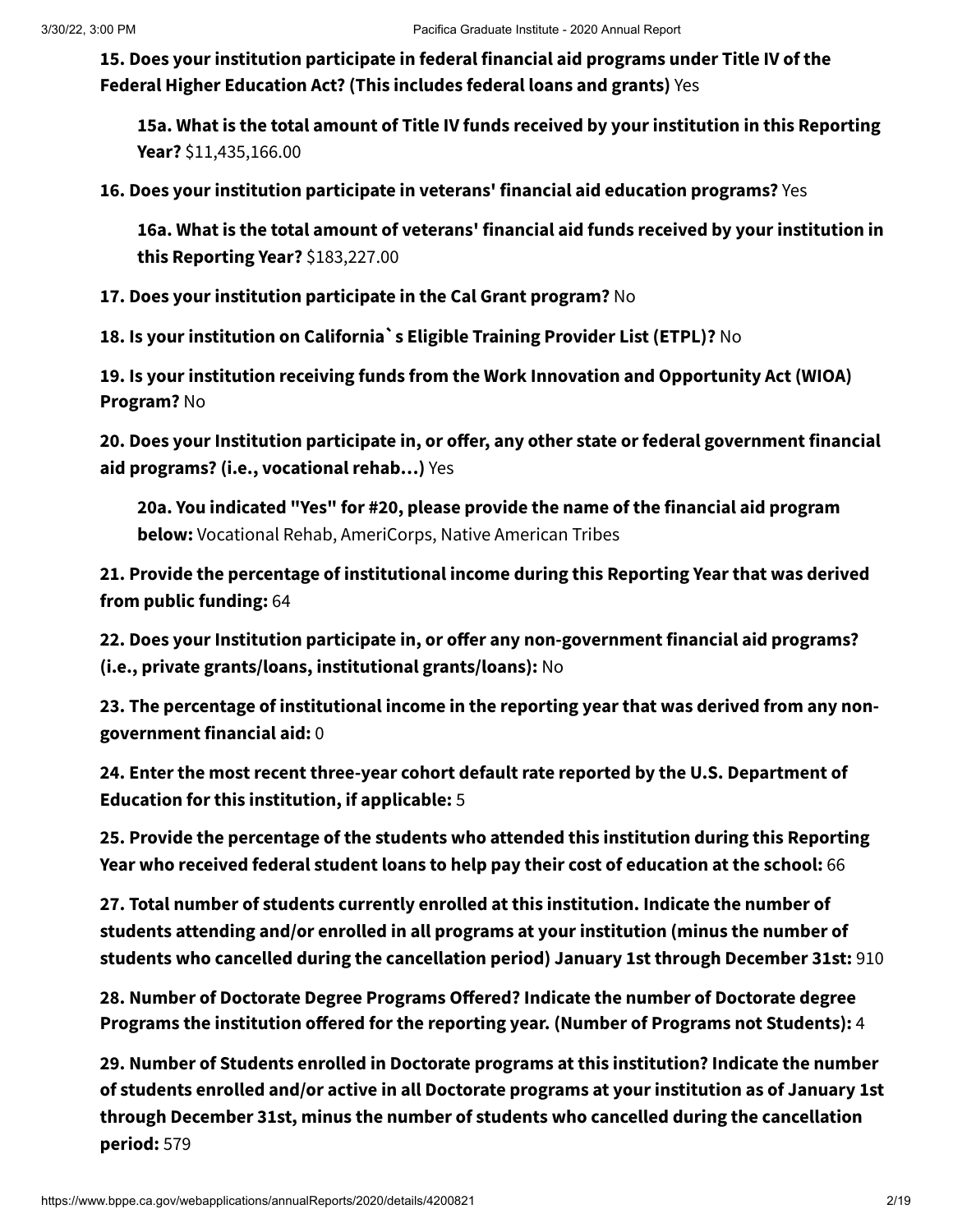**30. Number of Master Degree Programs Offered? Indicate the number of Master degree Programs the institution offered for the reporting year. (Number of Programs not Students):** 2

**31. Number of Students enrolled in Master programs at this institution? Indicate the number of students enrolled and/or active in all Master programs at your institution as of January 1st through December 31st, minus the number of students who cancelled during the cancellation period:** 331

**32. Number of Bachelor Degree Programs Offered? Indicate the number of Bachelor degree Programs the institution offered for the reporting year. (Number of Programs not Students):** 0

**33. Number of Students enrolled in Bachelor programs at this institution? Indicate the number of students enrolled and/or active in all Bachelor programs at your institution as of January 1st through December 31st, minus the number of students who cancelled during the cancellation period:** 0

**34. Number of Associate Degree Programs Offered? Indicate the number of Associate degree Programs offered for the reporting year. (Number of Programs not Students) :** 0

**35. Number of Students enrolled in Associate programs at this institution? Indicate the number of students enrolled and/or active in all Associate programs at your institution as of January 1st through December 31st, minus the number of students who cancelled during the cancellation period:** 0

**36. Number of Diploma or Certificate Programs Offered? Indicate the number of Diploma or Certificate Programs offered for the reporting year. (Number of Programs not Students):** 0

**37. Number of Students enrolled in diploma or certificate programs at this institution? Indicate the number of students enrolled and/or active in all diploma/certificate programs at your institution as of January 1st through December 31st, minus the number of students who cancelled during the cancellation period:** 0

**Institution's Website:** www.pacifica.edu

School [Performance](https://www.bppe.ca.gov/webapplications/annualReports/2020/document/69E26B3E-F8F8-48AD-80BB-F86478560422) Fact Sheet

[Catalog](https://www.bppe.ca.gov/webapplications/annualReports/2020/document/F2E6FF76-34E4-433F-80AE-1EBAA482B349)

# Program Data:

- **1. Report Year:** 2020
- **2. Institution Code:** 4200821
- **3. Institution Name:** Pacifica Graduate Institute
- **4. Name of Program:** PhD in Clinical Psychology
- **5. Program Level:** Doctorate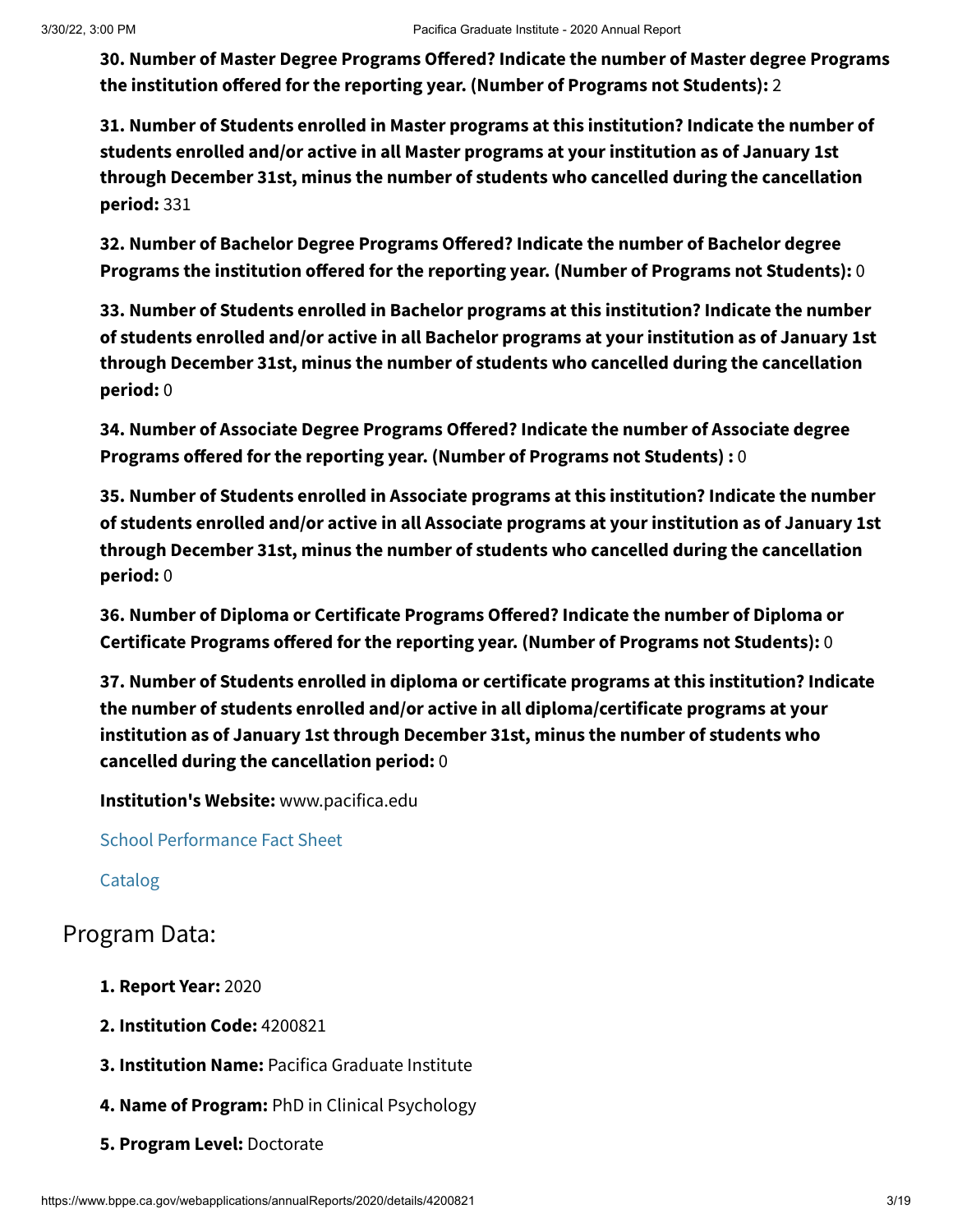**6. Select the Classification of Instructional Programs (CIP) Code that applies to this educational program:** N/A

**7. Select all Standard Occupational Classification (SOC) Codes that apply to this program:** N/A

**8. Number of Degrees, Diplomas or Certificates Awarded:** 12

**9. Total Charges for this Program:** \$147,109.00

**10. The percentage of enrolled students in the reporting year receiving federal student loans to pay for this program:** 78

**11. The percentage of graduates in the reporting year who took out federal student loans to pay for this program:** 83

**12. Number of Students Who Began the Program:** 21

**13. Number of Students Available for Graduation:** 21

- **14. Number of On-time Graduates:** 4
- **15. Completion Rate:** 19.05

**16. 150% Graduates?:** N/A

**17. 150% Completion Rate:** N/A

**18. Is the above data taken from the Integrated Postsecondary Education Data System (IPEDS) of the United States Department of Education?:** No

- **19. Graduates Available for Employment:** 12
- **20. Graduates Employed in the Field:** 0
- **21. Placement Rate:** 0
- **22. Graduates employed in the field**

**22a. 20 to 29 hours per week:** 0

- **22b. at least 30 hours per week:** 0
- **23. Indicate the number of graduates employed**

**23a. In a single position in the field of study:** 0

**23b. In concurrent aggregated positions in the field of study (2 or more positions at the same time):** 0

**23c. Freelance/self-employed:** 0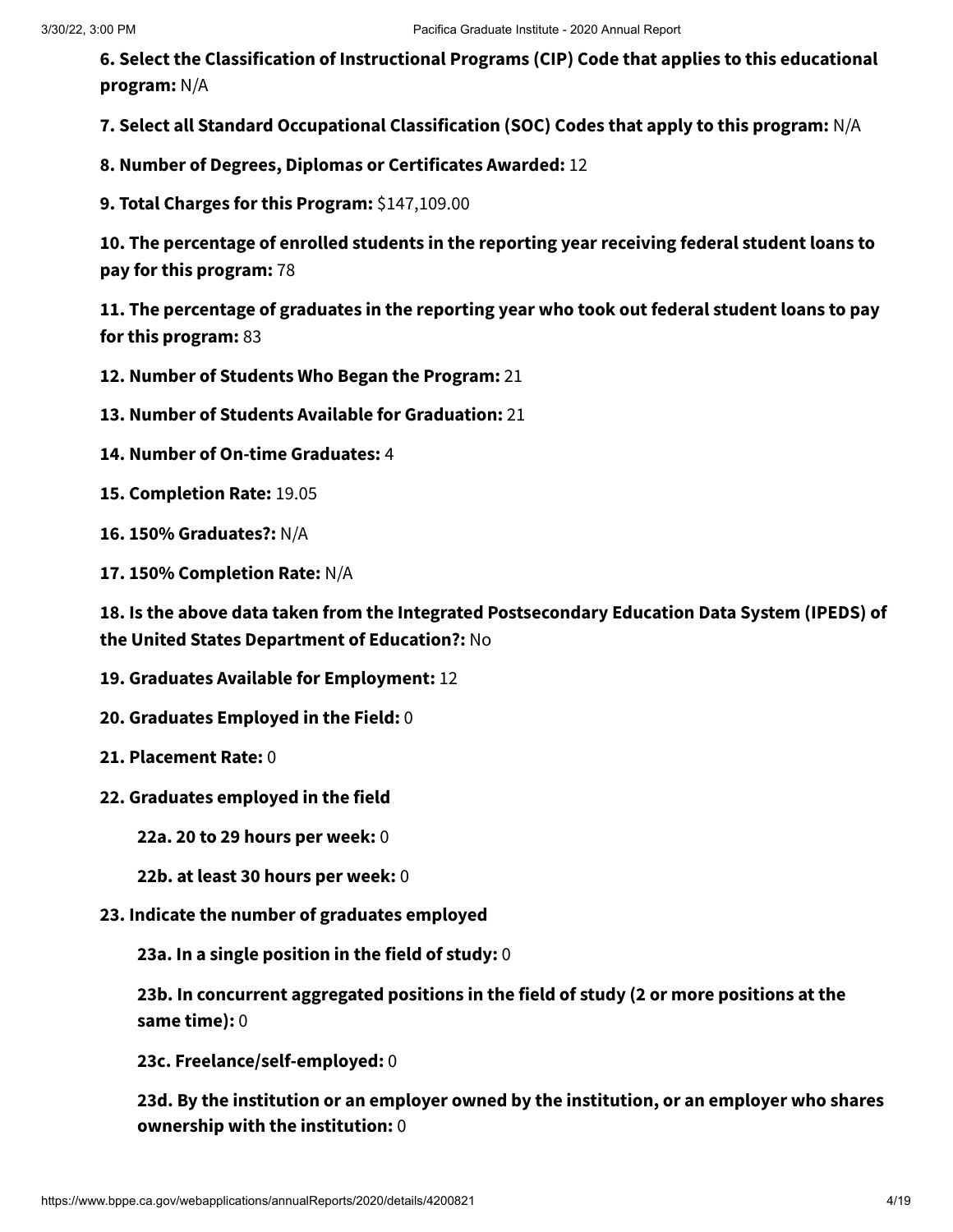**26. Does this educational program lead to an occupation that requires State licensing?** Yes

**26a. Do graduates have the option or requirement for more than one type of licensing State exam?** Yes

**Name of Option/Requirement (1):** Examination for Professional Practice of Psychology (EPPP)

**Name of Option/Requirement (2):** California Psychology Law and Ethics Examination (CPLEE)

**Name of Option/Requirement (3):** N/A

**Name of Option/Requirement (4):** N/A

**Exam Passage Rate Data - 2020**

**27. Name of the State licensing entity that licenses this field:** CA Board of Psychology

**28. Name of State Exam:** Examination for Professional Practice of Psychology (EPPP)

- **29. Number of Graduates Taking State Exam:** 42
- **30. Number Who Passed the State Exam:** 15
- **31. Number Who Failed the State Exam:** 27
- **32. Passage Rate:** 35.71
- **33. Is this data from the State licensing agency that administered the exam?:** Yes
- **33a. Name of Agency:** CA Board of Psychology
- **34. Provide a description of the process used for Attempting to Contact Students:** N/A

### **Exam Passage Rate Data - 2018**

- **35. Name of the State licensing entity that licenses this field:** CA Board of Psychology
- **36. Name of State Exam:** Examination for Professional Practice of Psychology (EPPP)
- **37. Number of Graduates Taking State Exam:** 51
- **38. Number Who Passed the State Exam:** 20
- **39. Number Who Failed the State Exam:** 31
- **40. Passage Rate:** 39.22
- **41. Is this data from the State licensing agency that administered the exam?:** Yes
- **41a. Name of Agency:** CA Board of Psychology
- **42. Provide a description of the process used for Attempting to Contact Students:** N/A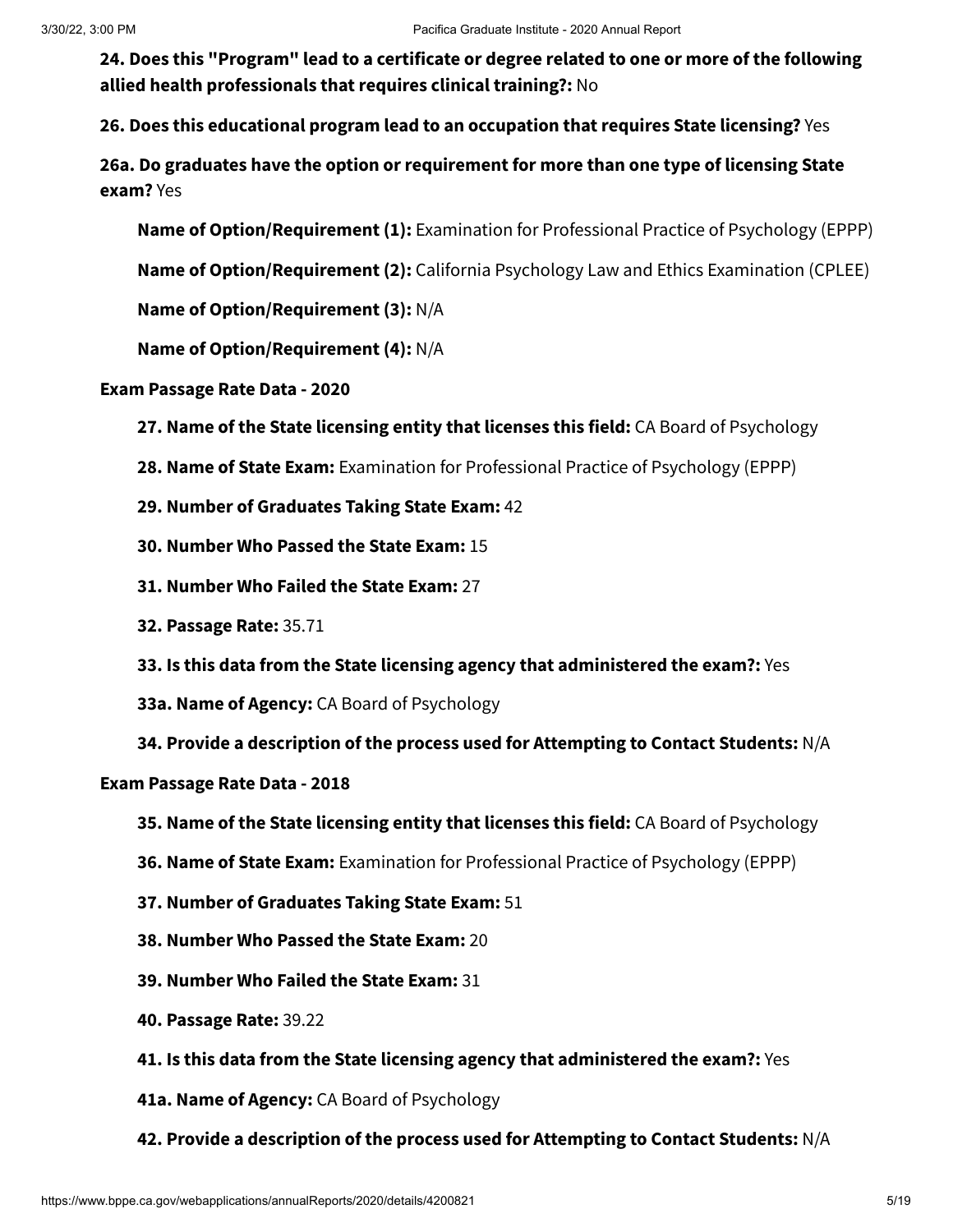- **43. Graduates Available for Employment:** 12
- **44. Graduates Employed in the Field:** 0
- **45. Graduates Employed in the Field Reported receiving the following Salary or Wage:**
	- **\$0 - \$5,000:** 0
	- **\$5,001 - \$10,000:** 0
	- **\$10,001 - \$15,000:** 0
	- **\$15,001 - \$20,000:** 0
	- **\$20,001 - \$25,000:** 0
	- **\$25,001 - \$30,000:** 0
	- **\$30,001 - \$35,000:** 0
	- **\$35,001 - \$40,000:** 0
	- **\$40,001 - \$45,000:** 0
	- **\$45,001 - \$50,000:** 0
	- **\$50,001 - \$55,000:** 0
	- **\$55,001 - \$60,000:** 0
	- **\$60,001 - \$65,000:** 0
	- **\$65,001 - \$70,000:** 0
	- **\$70,001 - \$75,000:** 0
	- **\$75,001 - \$80,000:** 0
	- **\$80,001 - \$85,000:** 0
	- **\$85,001 - \$90,000:** 0
	- **\$90,001 - \$95,000:** 0
	- **\$95,001 - \$100,000:** 0
	- **Over \$100,000:** 0

## **1. Report Year:** 2020

- **2. Institution Code:** 4200821
- **3. Institution Name:** Pacifica Graduate Institute
- **4. Name of Program:** Counseling Psychology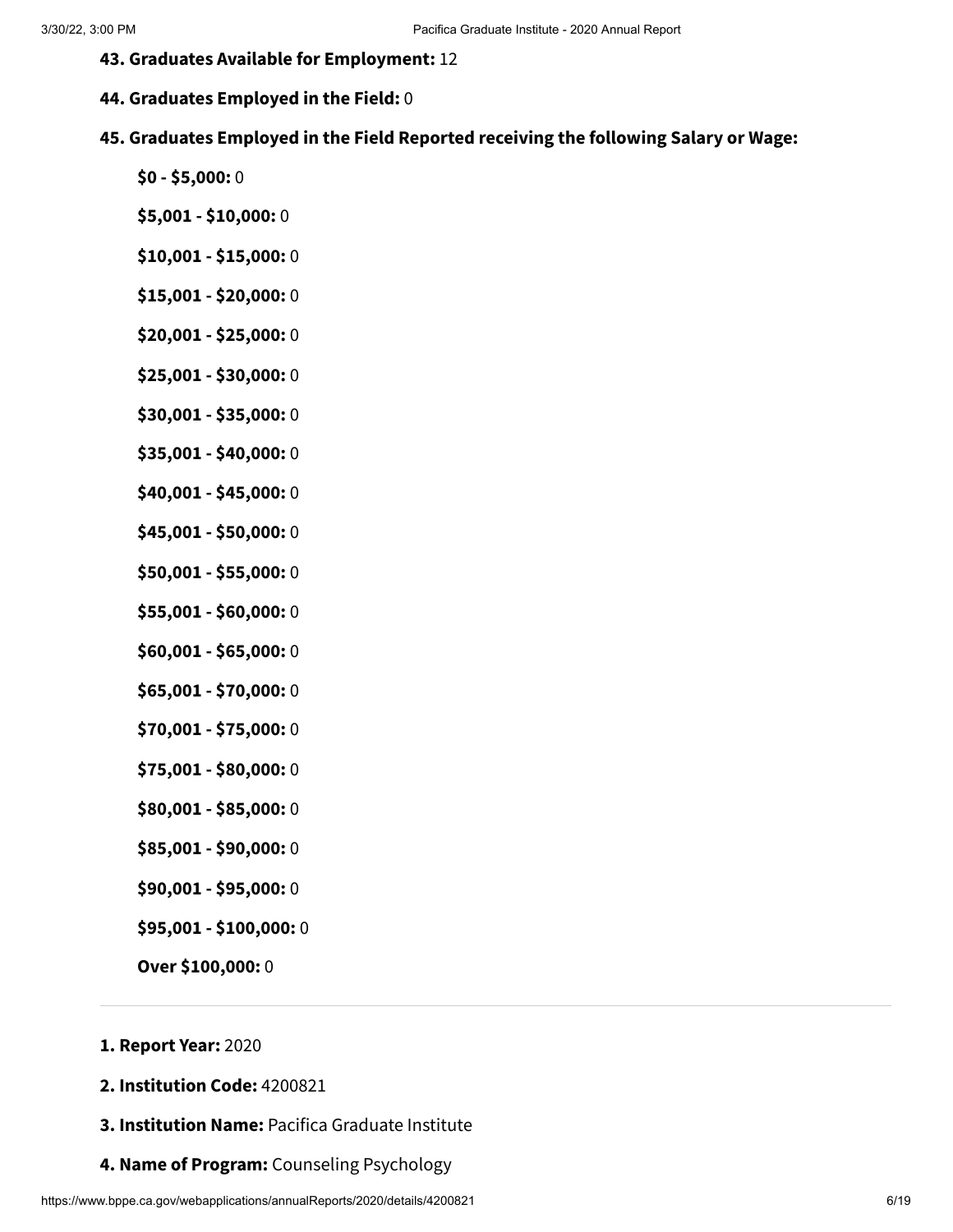**5. Program Level:** Master

**6. Select the Classification of Instructional Programs (CIP) Code that applies to this educational program:** N/A

**7. Select all Standard Occupational Classification (SOC) Codes that apply to this program:** N/A

**8. Number of Degrees, Diplomas or Certificates Awarded:** 72

**9. Total Charges for this Program:** \$80,234.00

**10. The percentage of enrolled students in the reporting year receiving federal student loans to pay for this program:** 62

**11. The percentage of graduates in the reporting year who took out federal student loans to pay for this program:** 86

**12. Number of Students Who Began the Program:** 106

- **13. Number of Students Available for Graduation:** 106
- **14. Number of On-time Graduates:** 53
- **15. Completion Rate:** 50
- **16. 150% Graduates?:** N/A
- **17. 150% Completion Rate:** N/A

**18. Is the above data taken from the Integrated Postsecondary Education Data System (IPEDS) of the United States Department of Education?:** No

- **19. Graduates Available for Employment:** 72
- **20. Graduates Employed in the Field:** 0
- **21. Placement Rate:** 0
- **22. Graduates employed in the field**
	- **22a. 20 to 29 hours per week:** 0
	- **22b. at least 30 hours per week:** 0
- **23. Indicate the number of graduates employed**

**23a. In a single position in the field of study:** 0

**23b. In concurrent aggregated positions in the field of study (2 or more positions at the same time):** 0

**23c. Freelance/self-employed:** 0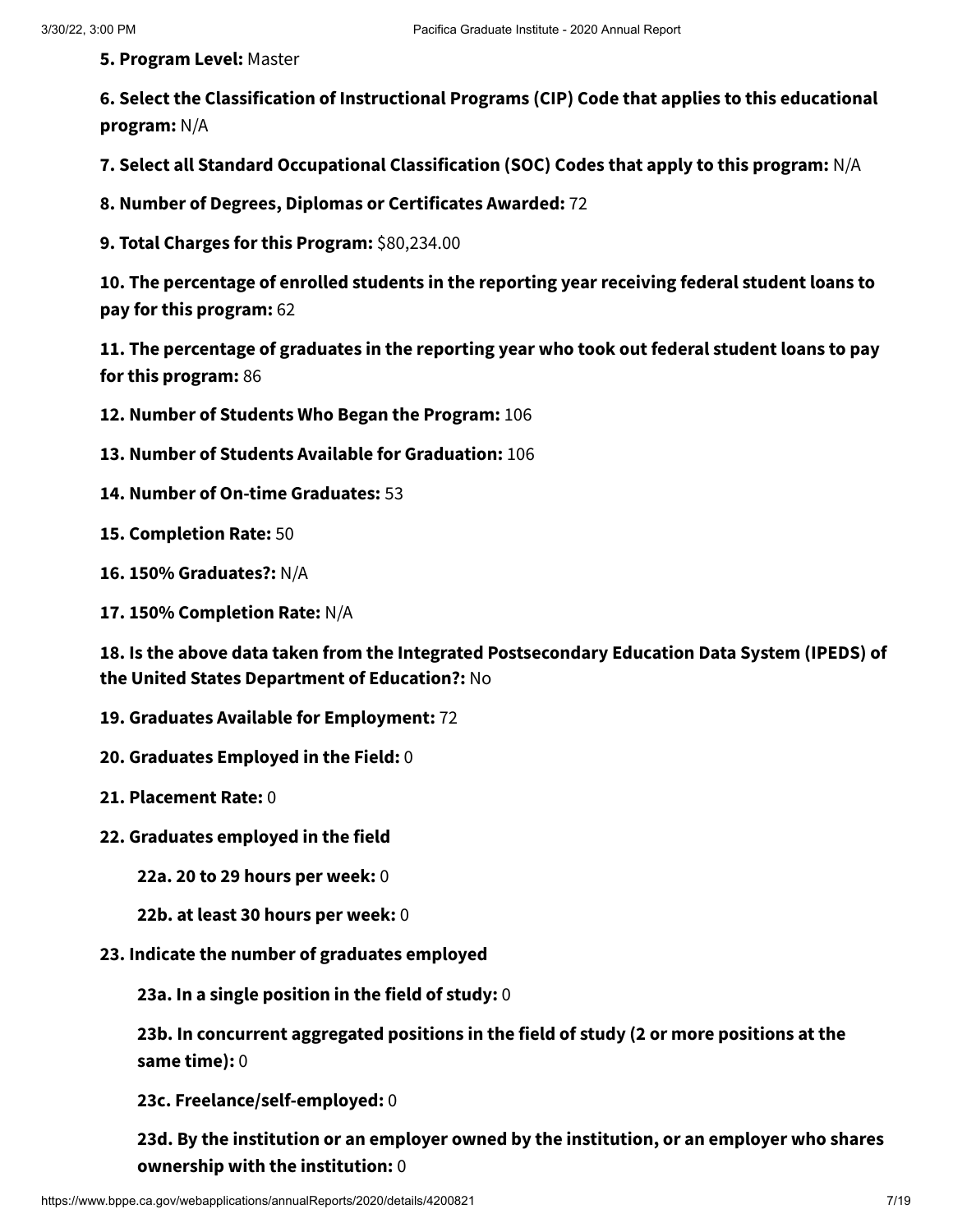**26. Does this educational program lead to an occupation that requires State licensing?** Yes

**26a. Do graduates have the option or requirement for more than one type of licensing State exam?** Yes

**Name of Option/Requirement (1):** Licensed Marriage & Family Therapist Clinical Examination

**Name of Option/Requirement (2):** LMFT California Law and Ethics Examination

**Name of Option/Requirement (3):** N/A

**Name of Option/Requirement (4):** N/A

### **Exam Passage Rate Data - 2020**

- **27. Name of the State licensing entity that licenses this field:** Board of Behavioral Sciences
- **28. Name of State Exam:** Licensed Marriage & Family Therapist Clinical Examination
- **29. Number of Graduates Taking State Exam:** 83
- **30. Number Who Passed the State Exam:** 74
- **31. Number Who Failed the State Exam:** 9
- **32. Passage Rate:** 89.16
- **33. Is this data from the State licensing agency that administered the exam?:** Yes
- **33a. Name of Agency:** Board of Behavioral Sciences
- **34. Provide a description of the process used for Attempting to Contact Students:** N/A

### **Exam Passage Rate Data - 2018**

- **35. Name of the State licensing entity that licenses this field:** Board of Behavioral Sciences
- **36. Name of State Exam:** Licensed Marriage & Family Therapist Clinical Examination
- **37. Number of Graduates Taking State Exam:** 41
- **38. Number Who Passed the State Exam:** 29
- **39. Number Who Failed the State Exam:** 12
- **40. Passage Rate:** 70.73
- **41. Is this data from the State licensing agency that administered the exam?:** Yes
- **41a. Name of Agency:** Board of Behavioral Sciences
- **42. Provide a description of the process used for Attempting to Contact Students:** N/A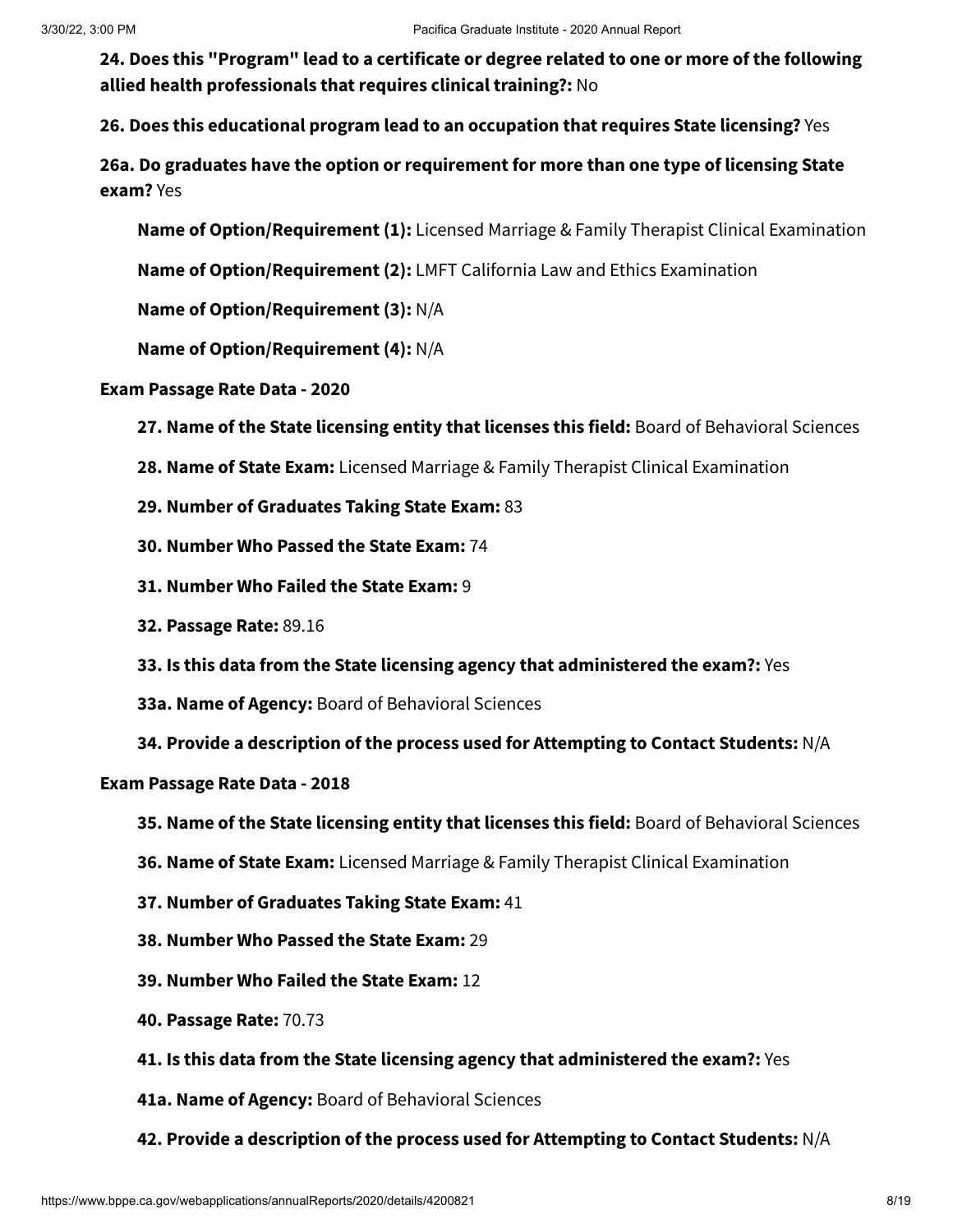- **43. Graduates Available for Employment:** 72
- **44. Graduates Employed in the Field:** 0
- **45. Graduates Employed in the Field Reported receiving the following Salary or Wage:**
	- **\$0 - \$5,000:** 0
	- **\$5,001 - \$10,000:** 0
	- **\$10,001 - \$15,000:** 0
	- **\$15,001 - \$20,000:** 0
	- **\$20,001 - \$25,000:** 0
	- **\$25,001 - \$30,000:** 0
	- **\$30,001 - \$35,000:** 0
	- **\$35,001 - \$40,000:** 0
	- **\$40,001 - \$45,000:** 0
	- **\$45,001 - \$50,000:** 0
	- **\$50,001 - \$55,000:** 0
	- **\$55,001 - \$60,000:** 0
	- **\$60,001 - \$65,000:** 0
	- **\$65,001 - \$70,000:** 0
	- **\$70,001 - \$75,000:** 0
	- **\$75,001 - \$80,000:** 0
	- **\$80,001 - \$85,000:** 0
	- **\$85,001 - \$90,000:** 0
	- **\$90,001 - \$95,000:** 0
	- **\$95,001 - \$100,000:** 0
	- **Over \$100,000:** 0

## **1. Report Year:** 2020

- **2. Institution Code:** 4200821
- **3. Institution Name:** Pacifica Graduate Institute
- **4. Name of Program:** PsyD in Clinical Psychology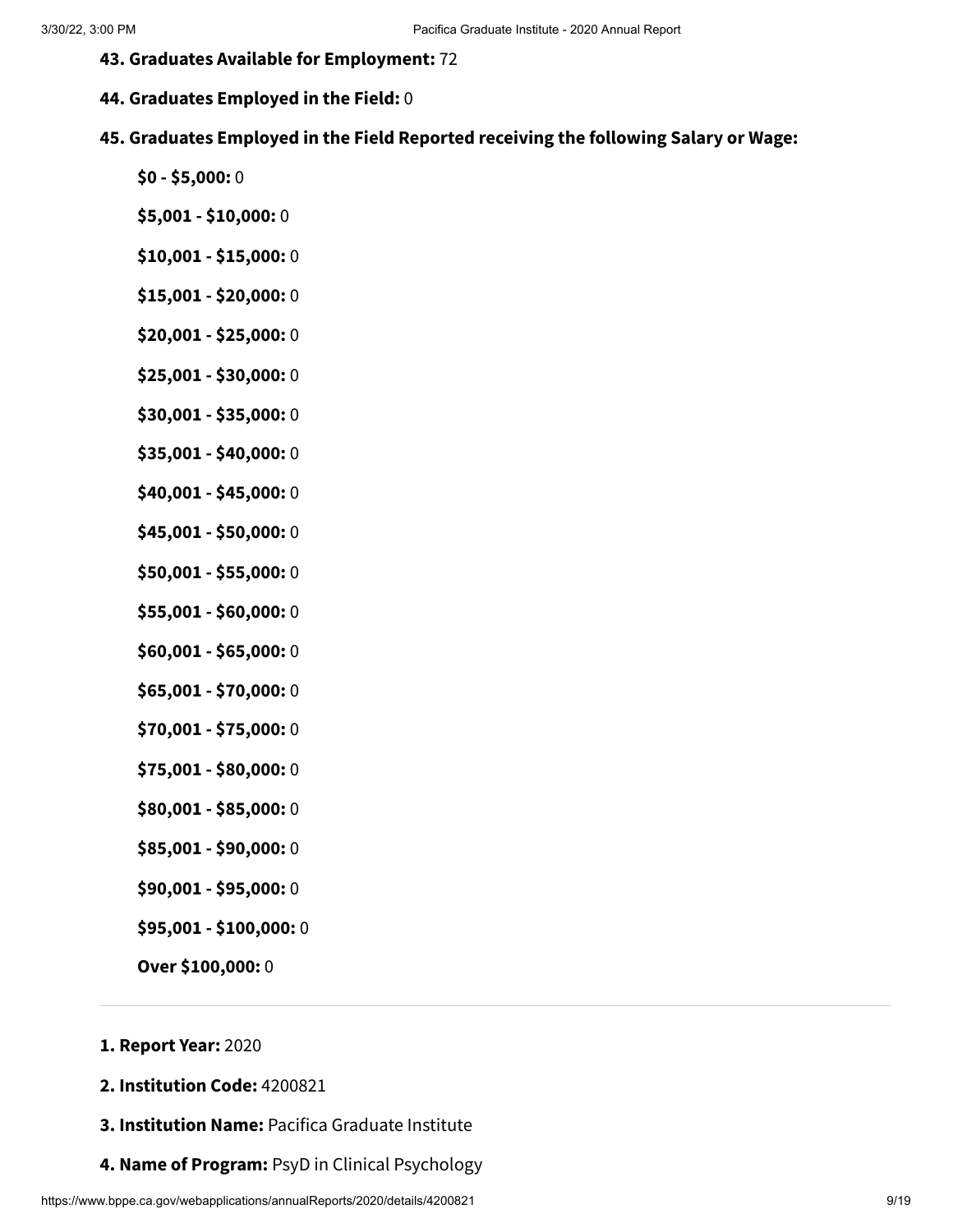**5. Program Level:** Doctorate

**6. Select the Classification of Instructional Programs (CIP) Code that applies to this educational program:** N/A

**7. Select all Standard Occupational Classification (SOC) Codes that apply to this program:** N/A

**8. Number of Degrees, Diplomas or Certificates Awarded:** 9

**9. Total Charges for this Program:** \$149,117.00

**10. The percentage of enrolled students in the reporting year receiving federal student loans to pay for this program:** 62

**11. The percentage of graduates in the reporting year who took out federal student loans to pay for this program:** 78

**12. Number of Students Who Began the Program:** 15

- **13. Number of Students Available for Graduation:** 15
- **14. Number of On-time Graduates:** 1

**15. Completion Rate:** 6.67

**16. 150% Graduates?:** N/A

**17. 150% Completion Rate:** N/A

**18. Is the above data taken from the Integrated Postsecondary Education Data System (IPEDS) of the United States Department of Education?:** No

- **19. Graduates Available for Employment:** 9
- **20. Graduates Employed in the Field:** 0
- **21. Placement Rate:** 0
- **22. Graduates employed in the field**

**22a. 20 to 29 hours per week:** 0

- **22b. at least 30 hours per week:** 0
- **23. Indicate the number of graduates employed**

**23a. In a single position in the field of study:** 0

**23b. In concurrent aggregated positions in the field of study (2 or more positions at the same time):** 0

**23c. Freelance/self-employed:** 0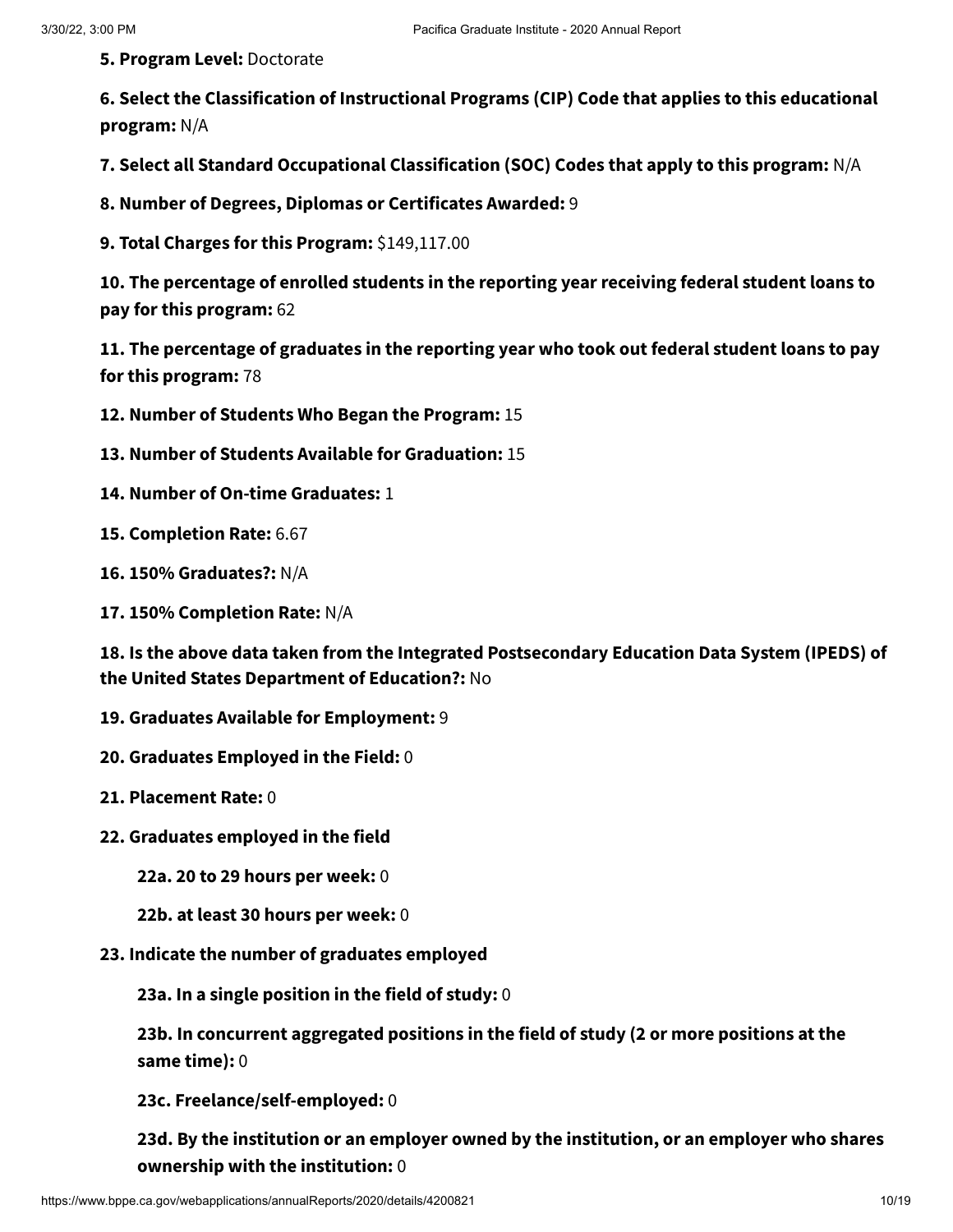**26. Does this educational program lead to an occupation that requires State licensing?** Yes

**26a. Do graduates have the option or requirement for more than one type of licensing State exam?** Yes

**Name of Option/Requirement (1):** Examination for Professional Practice in Psychology (EPPP)

**Name of Option/Requirement (2):** California Psychology Law and Ethics Examination (CPLEE)

**Name of Option/Requirement (3):** N/A

**Name of Option/Requirement (4):** N/A

**Exam Passage Rate Data - 2020**

**27. Name of the State licensing entity that licenses this field:** CA Board of Psychology

**28. Name of State Exam:** Examination for Professional Practice in Psychology (EPPP)

**29. Number of Graduates Taking State Exam:** 42

**30. Number Who Passed the State Exam:** 15

- **31. Number Who Failed the State Exam:** 27
- **32. Passage Rate:** 35.71
- **33. Is this data from the State licensing agency that administered the exam?:** Yes
- **33a. Name of Agency:** CA Board of Psychology
- **34. Provide a description of the process used for Attempting to Contact Students:** N/A

### **Exam Passage Rate Data - 2018**

- **35. Name of the State licensing entity that licenses this field:** CA Board of Psychology
- **36. Name of State Exam:** Examination for Professional Practice in Psychology (EPPP)
- **37. Number of Graduates Taking State Exam:** 51
- **38. Number Who Passed the State Exam:** 20
- **39. Number Who Failed the State Exam:** 31
- **40. Passage Rate:** 39.22
- **41. Is this data from the State licensing agency that administered the exam?:** Yes
- **41a. Name of Agency:** CA Board of Psychology
- **42. Provide a description of the process used for Attempting to Contact Students:** N/A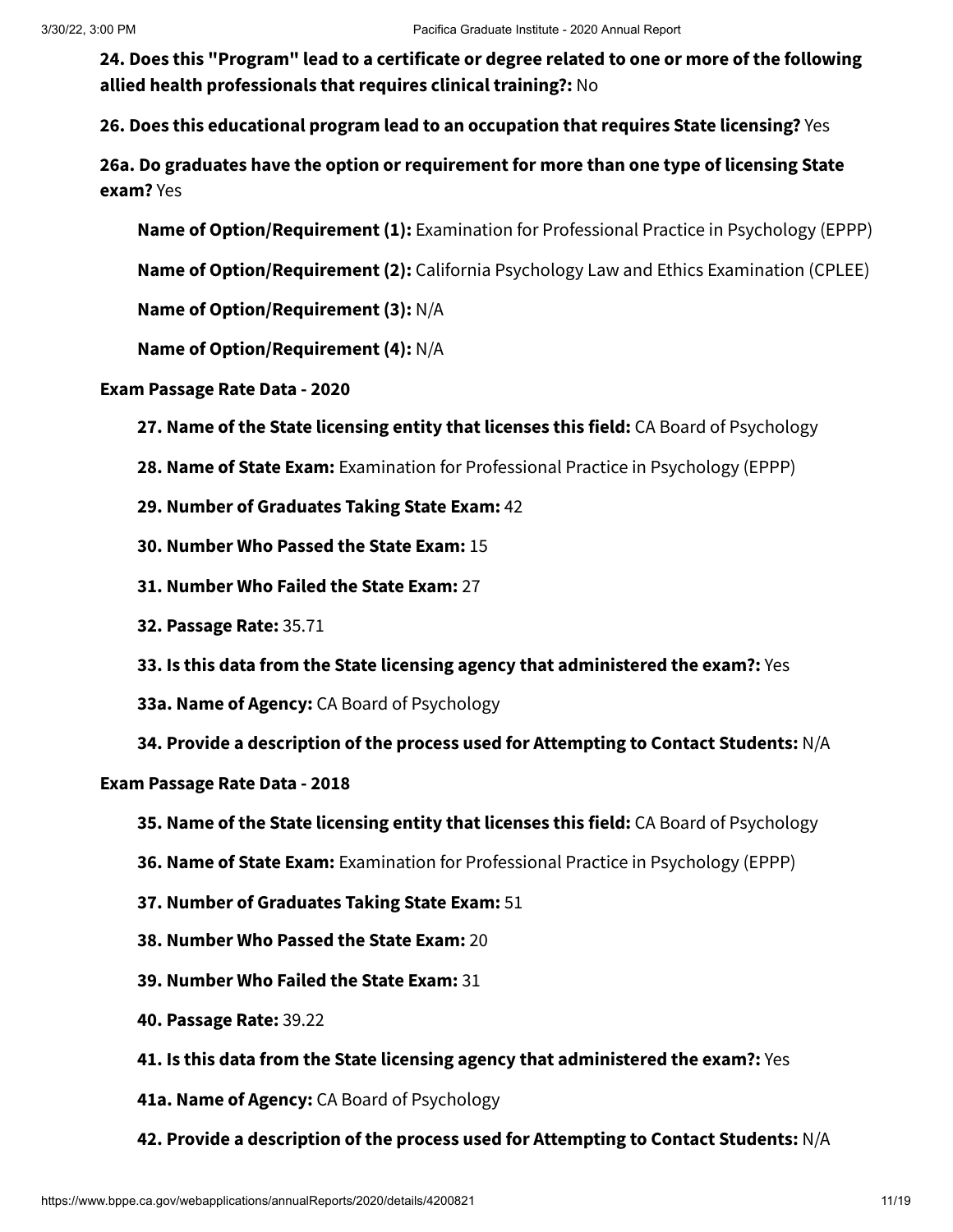- **43. Graduates Available for Employment:** 9
- **44. Graduates Employed in the Field:** 0
- **45. Graduates Employed in the Field Reported receiving the following Salary or Wage:**
	- **\$0 - \$5,000:** 0
	- **\$5,001 - \$10,000:** 0
	- **\$10,001 - \$15,000:** 0
	- **\$15,001 - \$20,000:** 0
	- **\$20,001 - \$25,000:** 0
	- **\$25,001 - \$30,000:** 0
	- **\$30,001 - \$35,000:** 0
	- **\$35,001 - \$40,000:** 0
	- **\$40,001 - \$45,000:** 0
	- **\$45,001 - \$50,000:** 0
	- **\$50,001 - \$55,000:** 0
	- **\$55,001 - \$60,000:** 0
	- **\$60,001 - \$65,000:** 0
	- **\$65,001 - \$70,000:** 0
	- **\$70,001 - \$75,000:** 0
	- **\$75,001 - \$80,000:** 0
	- **\$80,001 - \$85,000:** 0
	- **\$85,001 - \$90,000:** 0
	- **\$90,001 - \$95,000:** 0
	- **\$95,001 - \$100,000:** 0
	- **Over \$100,000:** 0

## **1. Report Year:** 2020

- **2. Institution Code:** 4200821
- **3. Institution Name:** Pacifica Graduate Institute
- **4. Name of Program:** Depth Psychology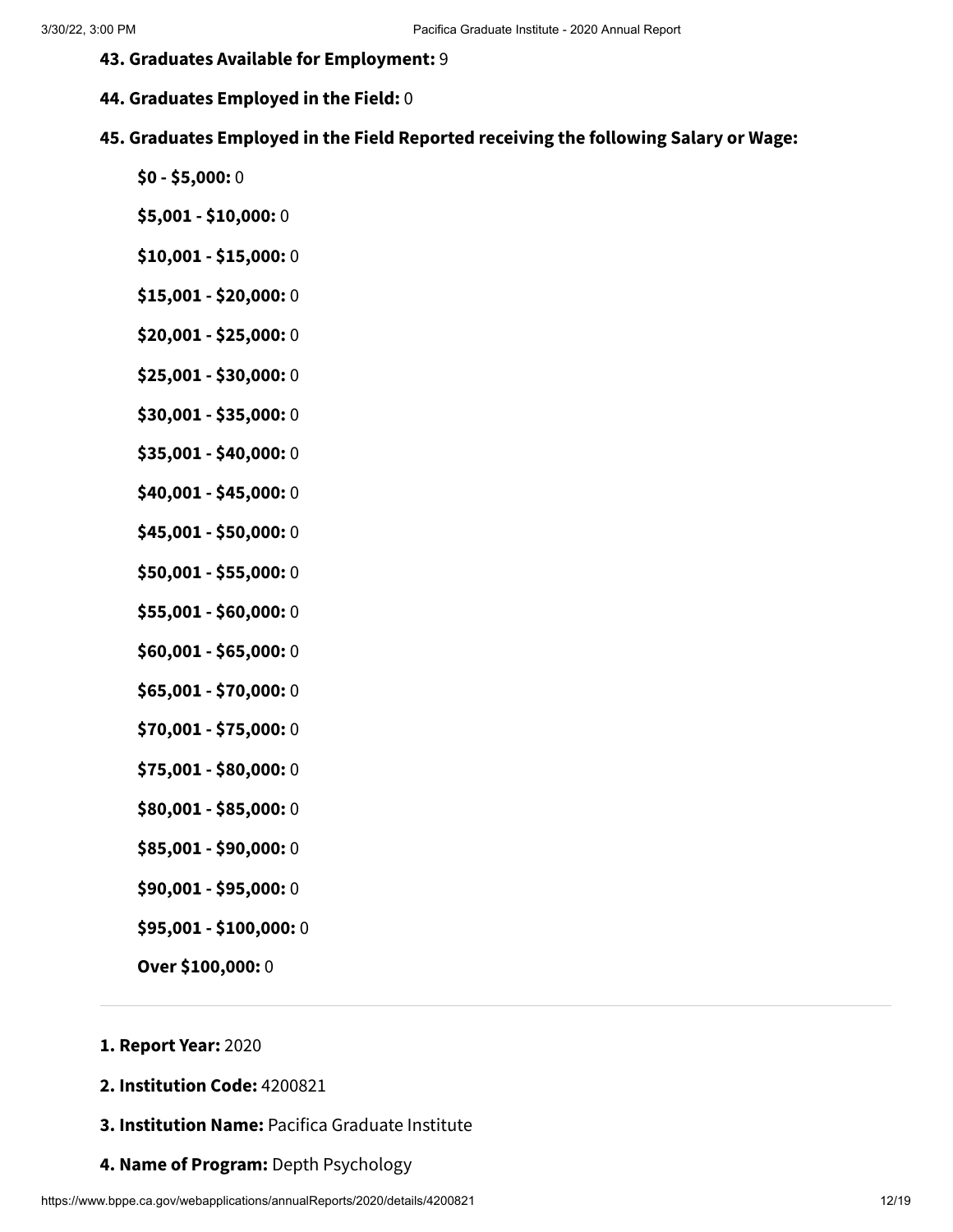**5. Program Level:** Doctorate

**6. Select the Classification of Instructional Programs (CIP) Code that applies to this educational program:** N/A

**7. Select all Standard Occupational Classification (SOC) Codes that apply to this program:** N/A

**8. Number of Degrees, Diplomas or Certificates Awarded:** 41

**9. Total Charges for this Program:** \$135,760.00

**10. The percentage of enrolled students in the reporting year receiving federal student loans to pay for this program:** 63

**11. The percentage of graduates in the reporting year who took out federal student loans to pay for this program:** 73

**12. Number of Students Who Began the Program:** 76

- **13. Number of Students Available for Graduation:** 76
- **14. Number of On-time Graduates:** 2

**15. Completion Rate:** 2.63

**16. 150% Graduates?:** N/A

**17. 150% Completion Rate:** N/A

**18. Is the above data taken from the Integrated Postsecondary Education Data System (IPEDS) of the United States Department of Education?:** No

- **19. Graduates Available for Employment:** 41
- **20. Graduates Employed in the Field:** 0
- **21. Placement Rate:** 0
- **22. Graduates employed in the field**

**22a. 20 to 29 hours per week:** 0

- **22b. at least 30 hours per week:** 0
- **23. Indicate the number of graduates employed**

**23a. In a single position in the field of study:** 0

**23b. In concurrent aggregated positions in the field of study (2 or more positions at the same time):** 0

**23c. Freelance/self-employed:** 0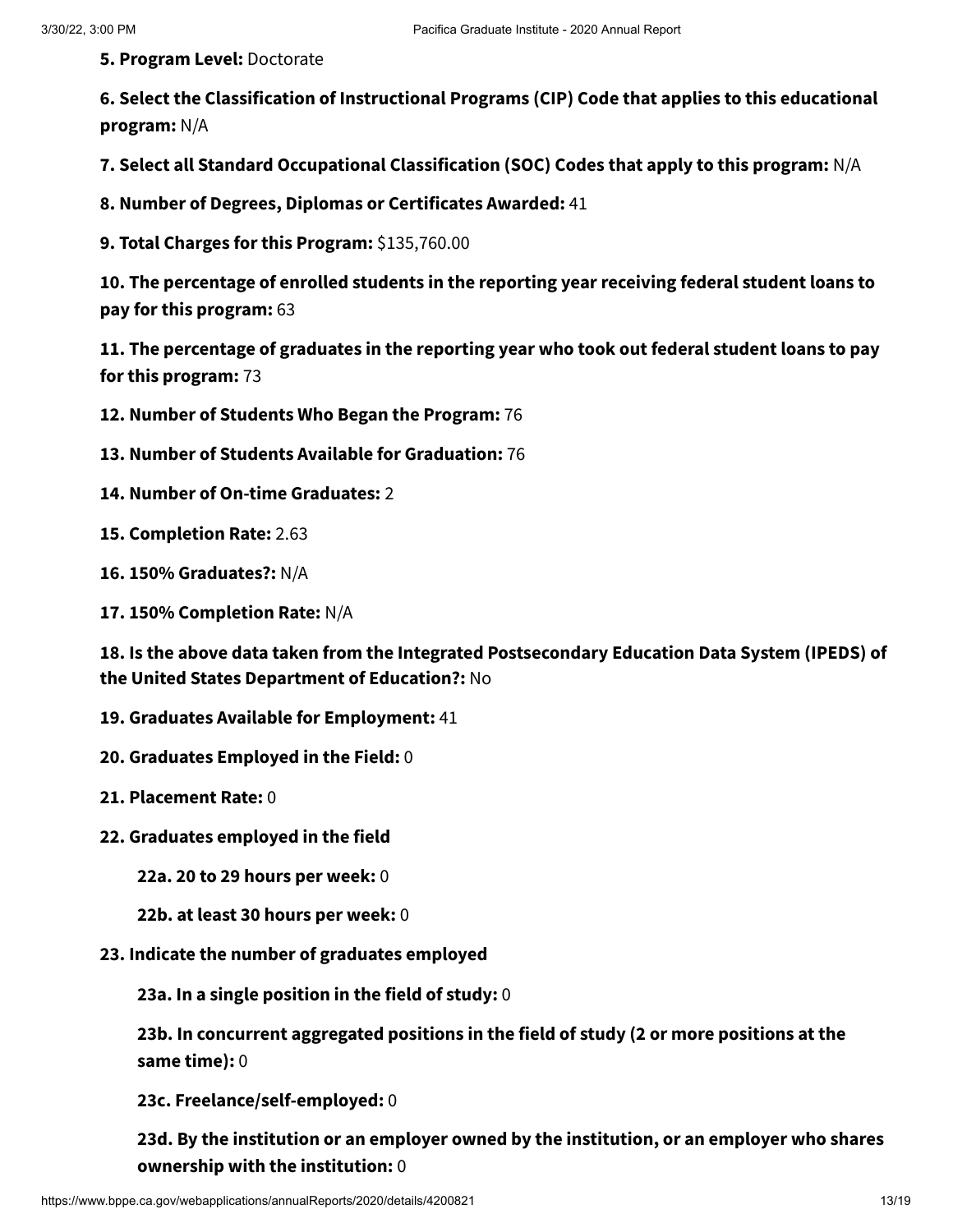**26. Does this educational program lead to an occupation that requires State licensing?** No

- **43. Graduates Available for Employment:** 41
- **44. Graduates Employed in the Field:** 0
- **45. Graduates Employed in the Field Reported receiving the following Salary or Wage:**
	- **\$0 - \$5,000:** 0
	- **\$5,001 - \$10,000:** 0
	- **\$10,001 - \$15,000:** 0
	- **\$15,001 - \$20,000:** 0
	- **\$20,001 - \$25,000:** 0
	- **\$25,001 - \$30,000:** 0
	- **\$30,001 - \$35,000:** 0
	- **\$35,001 - \$40,000:** 0
	- **\$40,001 - \$45,000:** 0
	- **\$45,001 - \$50,000:** 0
	- **\$50,001 - \$55,000:** 0
	- **\$55,001 - \$60,000:** 0
	- **\$60,001 - \$65,000:** 0
	- **\$65,001 - \$70,000:** 0
	- **\$70,001 - \$75,000:** 0
	- **\$75,001 - \$80,000:** 0
	- **\$80,001 - \$85,000:** 0
	- **\$85,001 - \$90,000:** 0
	- **\$90,001 - \$95,000:** 0
	- **\$95,001 - \$100,000:** 0
	- **Over \$100,000:** 0
- **1. Report Year:** 2020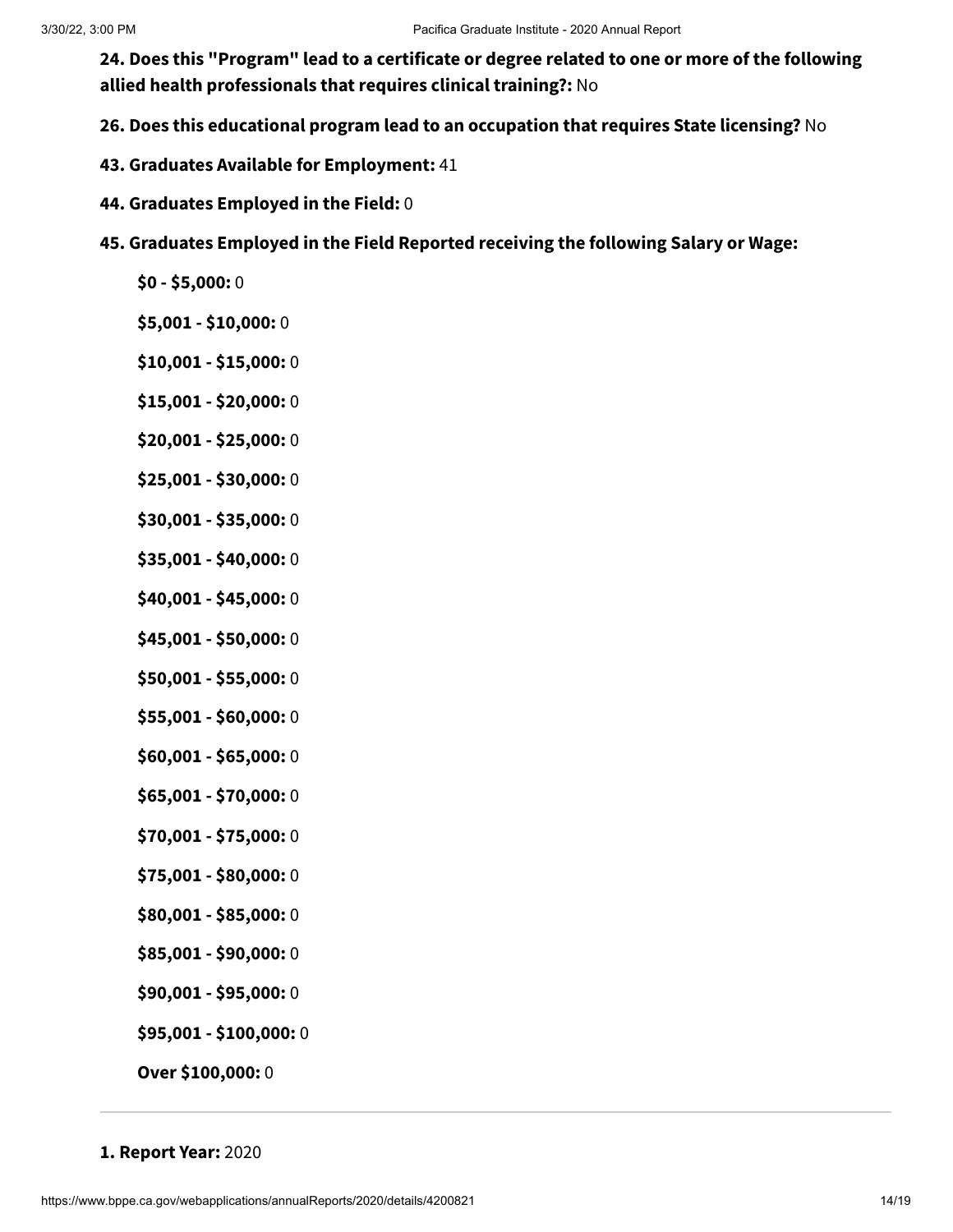- **2. Institution Code:** 4200821
- **3. Institution Name:** Pacifica Graduate Institute
- **4. Name of Program:** Mythological Studies
- **5. Program Level:** Doctorate

**6. Select the Classification of Instructional Programs (CIP) Code that applies to this educational program:** N/A

**7. Select all Standard Occupational Classification (SOC) Codes that apply to this program:** N/A

- **8. Number of Degrees, Diplomas or Certificates Awarded:** 17
- **9. Total Charges for this Program:** \$139,180.00

**10. The percentage of enrolled students in the reporting year receiving federal student loans to pay for this program:** 66

**11. The percentage of graduates in the reporting year who took out federal student loans to pay for this program:** 76

- **12. Number of Students Who Began the Program:** 27
- **13. Number of Students Available for Graduation:** 27
- **14. Number of On-time Graduates:** 1
- **15. Completion Rate:** 3.7
- **16. 150% Graduates?:** N/A
- **17. 150% Completion Rate:** N/A

**18. Is the above data taken from the Integrated Postsecondary Education Data System (IPEDS) of the United States Department of Education?:** No

- **19. Graduates Available for Employment:** 17
- **20. Graduates Employed in the Field:** 0
- **21. Placement Rate:** 0
- **22. Graduates employed in the field**

**22a. 20 to 29 hours per week:** 0

- **22b. at least 30 hours per week:** 0
- **23. Indicate the number of graduates employed**

**23a. In a single position in the field of study:** 0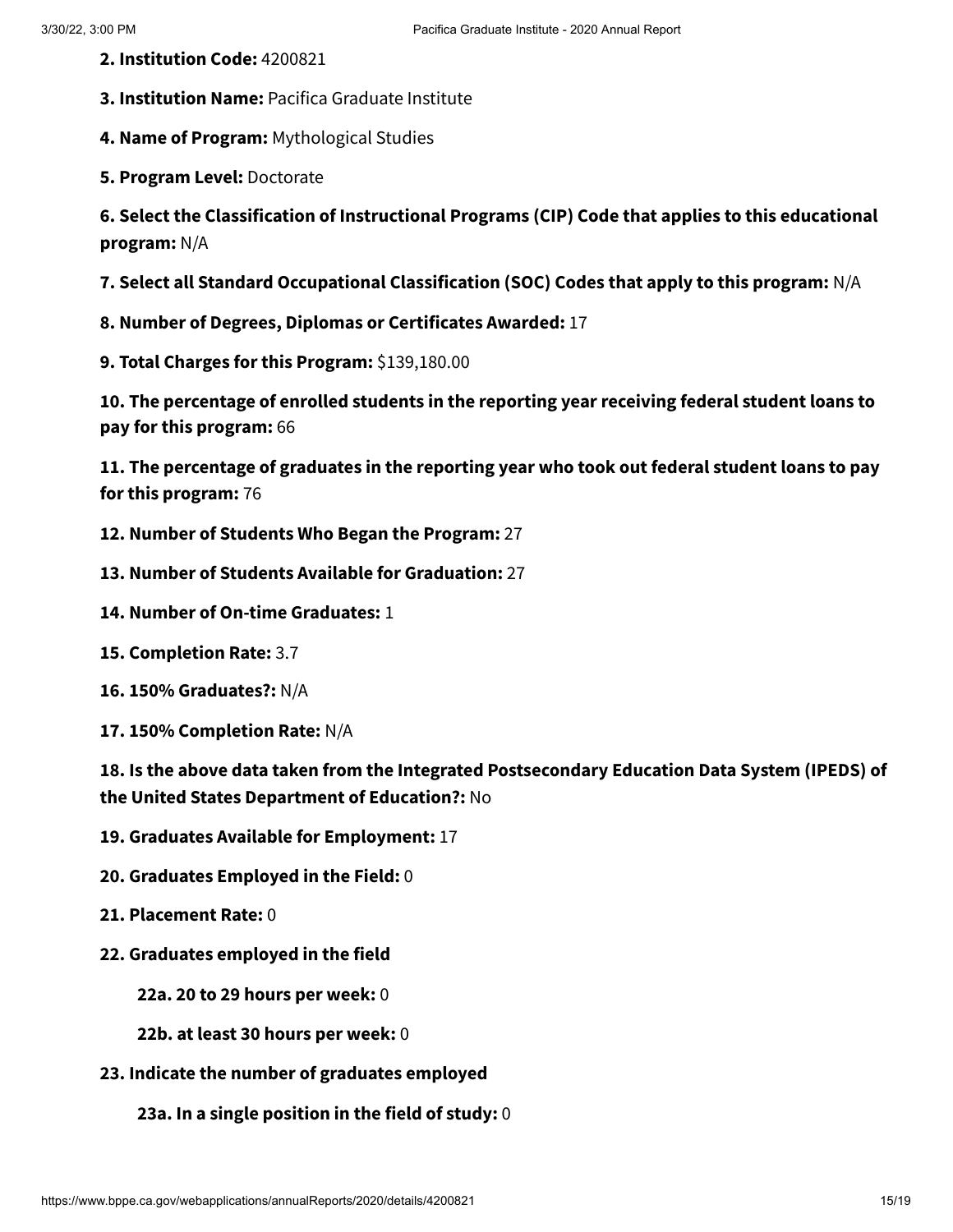**23b. In concurrent aggregated positions in the field of study (2 or more positions at the same time):** 0

**23c. Freelance/self-employed:** 0

**23d. By the institution or an employer owned by the institution, or an employer who shares ownership with the institution:** 0

**24. Does this "Program" lead to a certificate or degree related to one or more of the following allied health professionals that requires clinical training?:** No

- **26. Does this educational program lead to an occupation that requires State licensing?** No
- **43. Graduates Available for Employment:** 17
- **44. Graduates Employed in the Field:** 0
- **45. Graduates Employed in the Field Reported receiving the following Salary or Wage:**
	- **\$0 - \$5,000:** 0
	- **\$5,001 - \$10,000:** 0
	- **\$10,001 - \$15,000:** 0
	- **\$15,001 - \$20,000:** 0
	- **\$20,001 - \$25,000:** 0
	- **\$25,001 - \$30,000:** 0
	- **\$30,001 - \$35,000:** 0
	- **\$35,001 - \$40,000:** 0
	- **\$40,001 - \$45,000:** 0
	- **\$45,001 - \$50,000:** 0
	- **\$50,001 - \$55,000:** 0
	- **\$55,001 - \$60,000:** 0
	- **\$60,001 - \$65,000:** 0
	- **\$65,001 - \$70,000:** 0
	- **\$70,001 - \$75,000:** 0
	- **\$75,001 - \$80,000:** 0
	- **\$80,001 - \$85,000:** 0
	- **\$85,001 - \$90,000:** 0
	- **\$90,001 - \$95,000:** 0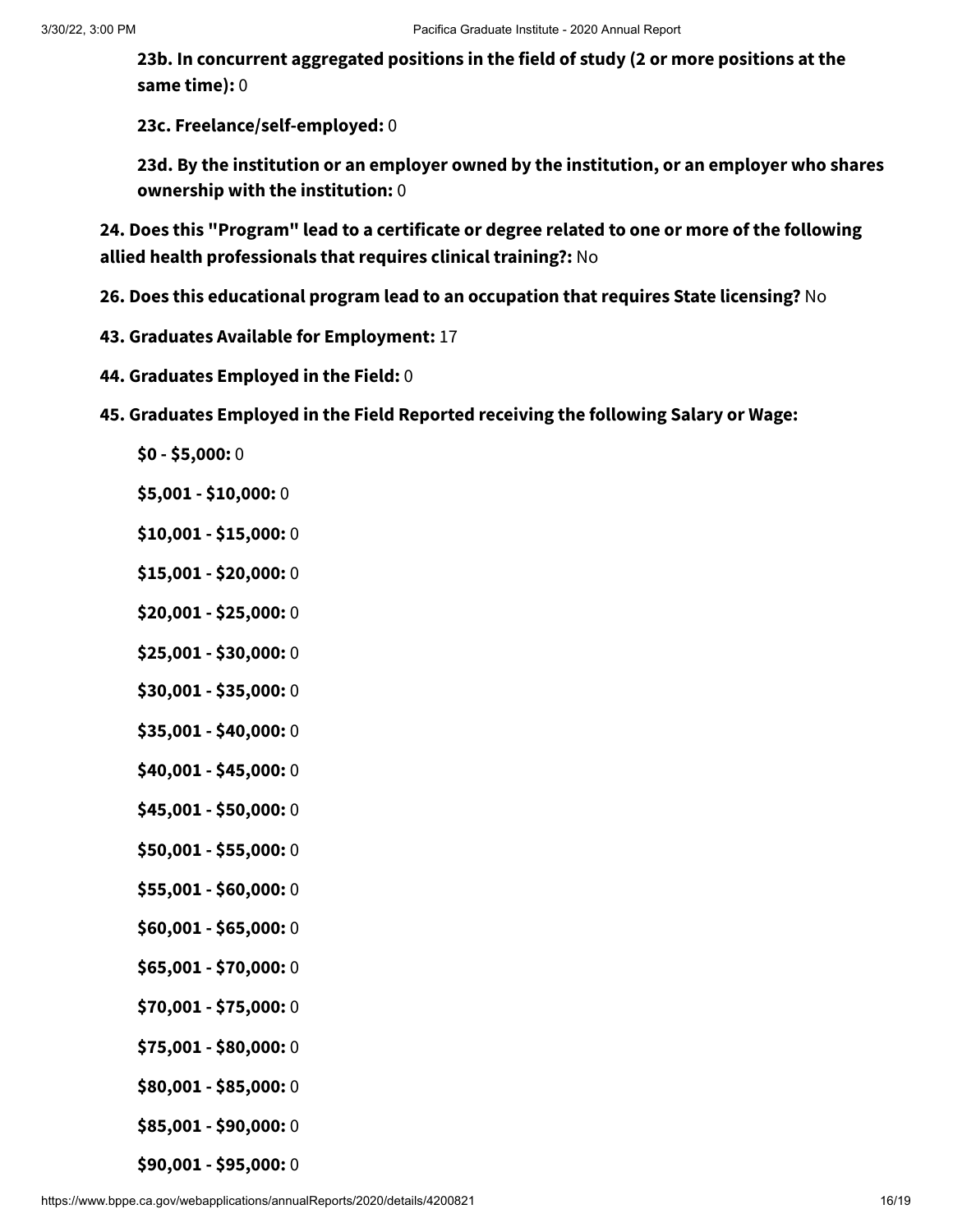**\$95,001 - \$100,000:** 0

**Over \$100,000:** 0

- **1. Report Year:** 2020
- **2. Institution Code:** 4200821
- **3. Institution Name:** Pacifica Graduate Institute
- **4. Name of Program:** Engaged Humanities
- **5. Program Level:** Master

**6. Select the Classification of Instructional Programs (CIP) Code that applies to this educational program:** N/A

**7. Select all Standard Occupational Classification (SOC) Codes that apply to this program:** N/A

- **8. Number of Degrees, Diplomas or Certificates Awarded:** 6
- **9. Total Charges for this Program:** \$47,680.00

**10. The percentage of enrolled students in the reporting year receiving federal student loans to pay for this program:** 86

**11. The percentage of graduates in the reporting year who took out federal student loans to pay for this program:** 67

- **12. Number of Students Who Began the Program:** 19
- **13. Number of Students Available for Graduation:** 19
- **14. Number of On-time Graduates:** 2
- **15. Completion Rate:** 10.53
- **16. 150% Graduates?:** N/A
- **17. 150% Completion Rate:** N/A

**18. Is the above data taken from the Integrated Postsecondary Education Data System (IPEDS) of the United States Department of Education?:** No

- **19. Graduates Available for Employment:** 6
- **20. Graduates Employed in the Field:** 0
- **21. Placement Rate:** 0
- **22. Graduates employed in the field**
	- **22a. 20 to 29 hours per week:** 0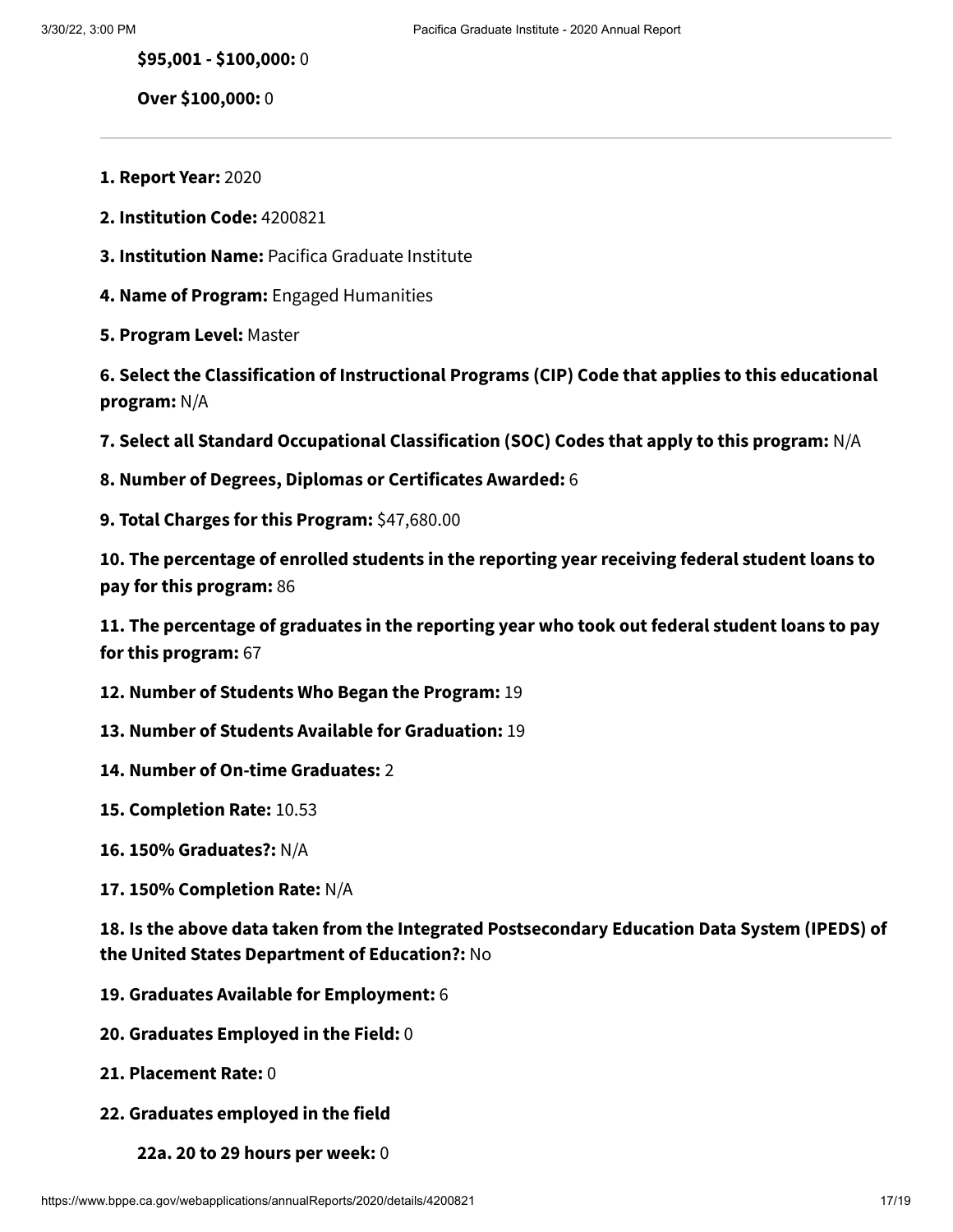**22b. at least 30 hours per week:** 0

#### **23. Indicate the number of graduates employed**

**23a. In a single position in the field of study:** 0

**23b. In concurrent aggregated positions in the field of study (2 or more positions at the same time):** 0

**23c. Freelance/self-employed:** 0

**23d. By the institution or an employer owned by the institution, or an employer who shares ownership with the institution:** 0

**24. Does this "Program" lead to a certificate or degree related to one or more of the following allied health professionals that requires clinical training?:** No

- **26. Does this educational program lead to an occupation that requires State licensing?** No
- **43. Graduates Available for Employment:** 6
- **44. Graduates Employed in the Field:** 0
- **45. Graduates Employed in the Field Reported receiving the following Salary or Wage:**
	- **\$0 - \$5,000:** 0
	- **\$5,001 - \$10,000:** 0
	- **\$10,001 - \$15,000:** 0
	- **\$15,001 - \$20,000:** 0
	- **\$20,001 - \$25,000:** 0
	- **\$25,001 - \$30,000:** 0
	- **\$30,001 - \$35,000:** 0
	- **\$35,001 - \$40,000:** 0
	- **\$40,001 - \$45,000:** 0
	- **\$45,001 - \$50,000:** 0
	- **\$50,001 - \$55,000:** 0
	- **\$55,001 - \$60,000:** 0
	- **\$60,001 - \$65,000:** 0
	- **\$65,001 - \$70,000:** 0
	- **\$70,001 - \$75,000:** 0
	- **\$75,001 - \$80,000:** 0